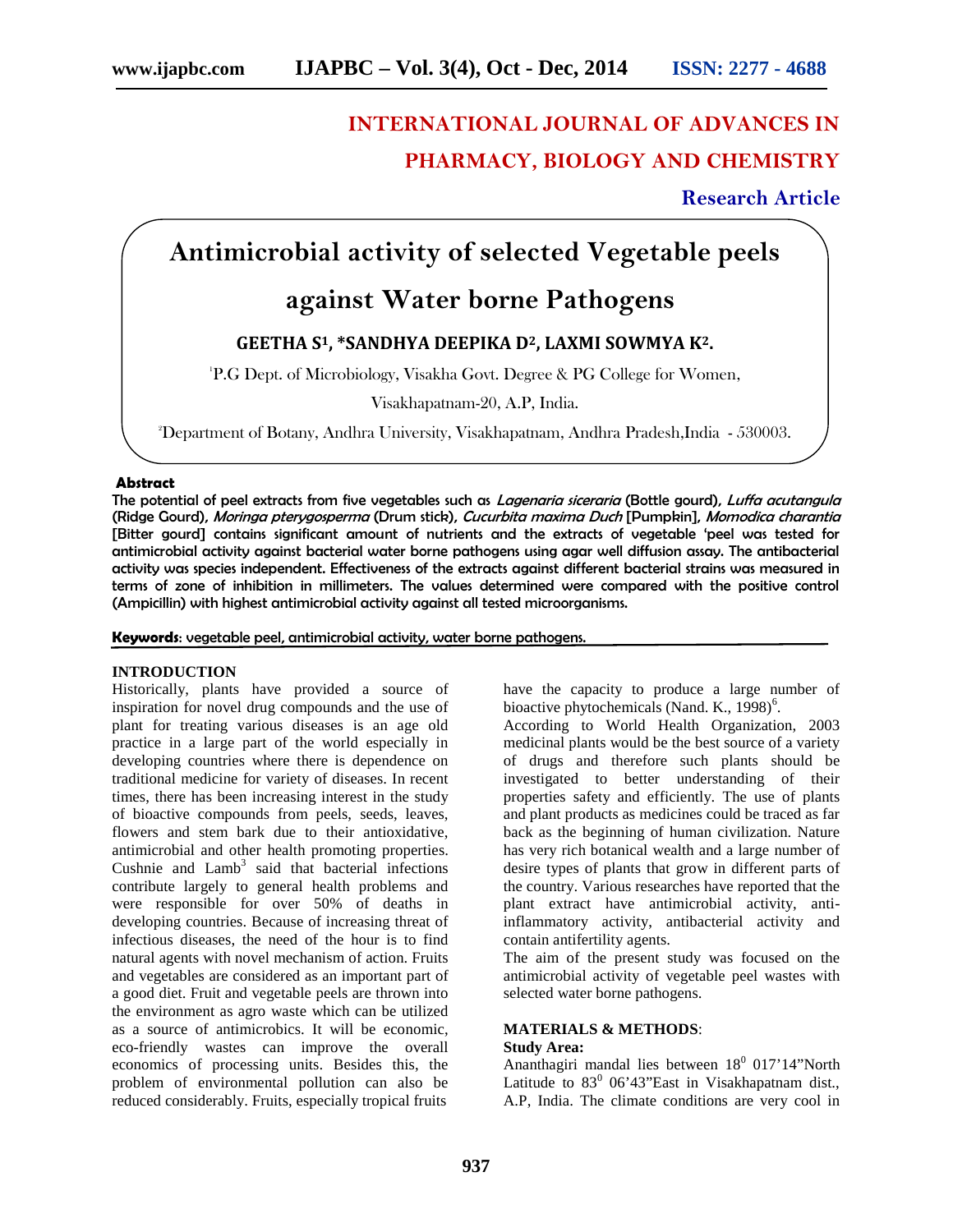the area on account of elevation, green vegetation and think forest. The temperature gets down with the onset of south west monsoon and tumbles to a mean minimum of  $4^{\circ}$ C by January after which there is reversal trend till the temperature reaches mean maximum of  $34^{\circ}$ C by end of May, that is April to June are warmest Months. This tribal area which rain season account for 90% of rain fall an average Annual rain fall of 1178.mm.

#### **Sample Collection**:

Water samples were collected from Open wells, Bore wells and Springs at different villages from Bora Panchayat, Anantagiri mandal, Visakhapatnam district. Andhra Pradesh.

#### **Microbial analysis and Identification of Bacteria:**

The microbiological quality was determined by the standard most probable number (MPN) method, Heterotrophic Plate Count (HPC), Total coliform Count (TCC), Faecal coliform Count (FCC), and Faecal Streptococcal count (FSC) analyzed in 100ml drinking water according to APHA  $2005^1$ .

The pure cultures of the bacteria isolates were subjected to various morphological and biochemical characterization tests to determine the identity of the bacteria isolates with reference to Bergey's Manual of Determinative Bacteriology (Buchanan and Gibbon,  $1974$ <sup>2</sup>.

### **Collection of Vegetable peels:**<br>*Lagenaria siceraria* (Bottle

*Lagenaria siceraria* (Bottle gourd), *Luffa acutangula* (Ridge Gourd), *Moringa pterygosperma* (Drum stick), *Cucurbita maxima Duch* [ Pumpkin], *Momodica charantia* [ Bitter gourd] vegetables were collected from local market in Visakhapatnam. The vegetables were washed and peeled using a kitchen vegetable peeler. The peels were dried at  $50^{\circ}$ C for 72 hours in an oven and vegetable peels waste extract was prepared by dissolving in distilled water  $(1:1w/v)$ .

#### **Test Pathogens:**

The water borne pathogens like *E.coli, S. aureus, Pseudomonas, Vibrio cholera* and *Salmonella* were isolated from drinking water used in tribal area of Ananthagiri mandal, Visakhapatnam dist., Andhra Pradesh with the help of department of Botany Andhra University.

#### **Antibacterial Activity Assay:**

The Antimicrobial susceptibility testing was done by using the Agar well diffusion method to detect the presence of anti bacterial or anti fungal activities of the samples  $(R.C.Jagessar et al., 2008)^5$ . For evaluating the bacterial activity, filter paper discs of

5mm diameter of whatman no.1 were saturated with vegetables peel waste extract prepared in distilled water. These saturated discs were carefully inserted into the nutrient agar plates which were previously spread inoculated with the bacterial cultures [50mleach]. The control sets were maintained with the discs saturated with the distilled water and the antibiotic Ampicillin under aseptic conditions plates were incubated at  $37^0C$  for 24 hours. After incubation, plates were observed for growth of microorganisms and zone of inhibition if any was measured in millimeter [mm].

#### **RESULT & DISCUSSION**

The highest antibacterial activity of Bottle guard peel with the highest zone of inhibition was observed in *Vibrio cholera* and *Saphylococcus aureus* (18mm) lowest zone of inhibition was observed in *E.coli* and *Pseudomonas aeruginosa* (7mm) and no zone was observed with *Salmonella*. In Ridge guard peel the highest zone of inhibition was observed in *Saphylococcus aureus* (20mm) followed by *Salmonella* (15 mm) and *Vibrio cholera* (12mm) and no zone was observed with *E.coli* and *Pseudomonas aeruginosa*.

In Drum stick peel the highest zone of inhibition was observed in *Salmonella* (21mm) followed by *Pseudomonas aeruginosa* (12mm) and *E.coli* (6mm) and no zone was observed with *Saphylococcus aureus* and *Vibrio cholera*. In Pumpkin peel the highest zone of inhibition was observed in *Pseudomonas aeruginosa* (20mm) followed by *Vibrio cholera* (15mm), *E.coli* (12mm) and no zone was observed with *Saphylococcus aureus* and *Salmonella*.

In Bitter gourd peel the highest zone of inhibition was observed in *Salmonella* (15mm) followed by *Saphylococcus aureus* (12mm), *E.coli* (4mm) and no zone was observed with *Pseudomonas aeruginosa* and *Vibrio cholera*. (table1)

Ridge gourd didn't show antibacterial activity against *E.coli* and *Pseudomonas.* The higher antimicrobial activity is shown by Pumpkin peel extract that is 20mm against *Pseudomonas.*

Recently, pharmaceutical and scientific communities have been focusing on medicinal plants and their therapeutic values of natural compounds are reported in many publications to validate the claims of their biological activity. Due to the challenge of emerging incidences of drug-resistant pathogens, attention has been drawn to the antimicrobial activity of plants and their metabolites (Ncube NS et.al.  $2008$ )<sup>7</sup>. In the present study the highest antimicrobial activity was shown by **drumstick peel** extract that is 21mm against *Salmonella*. Lowest antimicrobial activity was observed in **bitter gourd** extract that is 4mm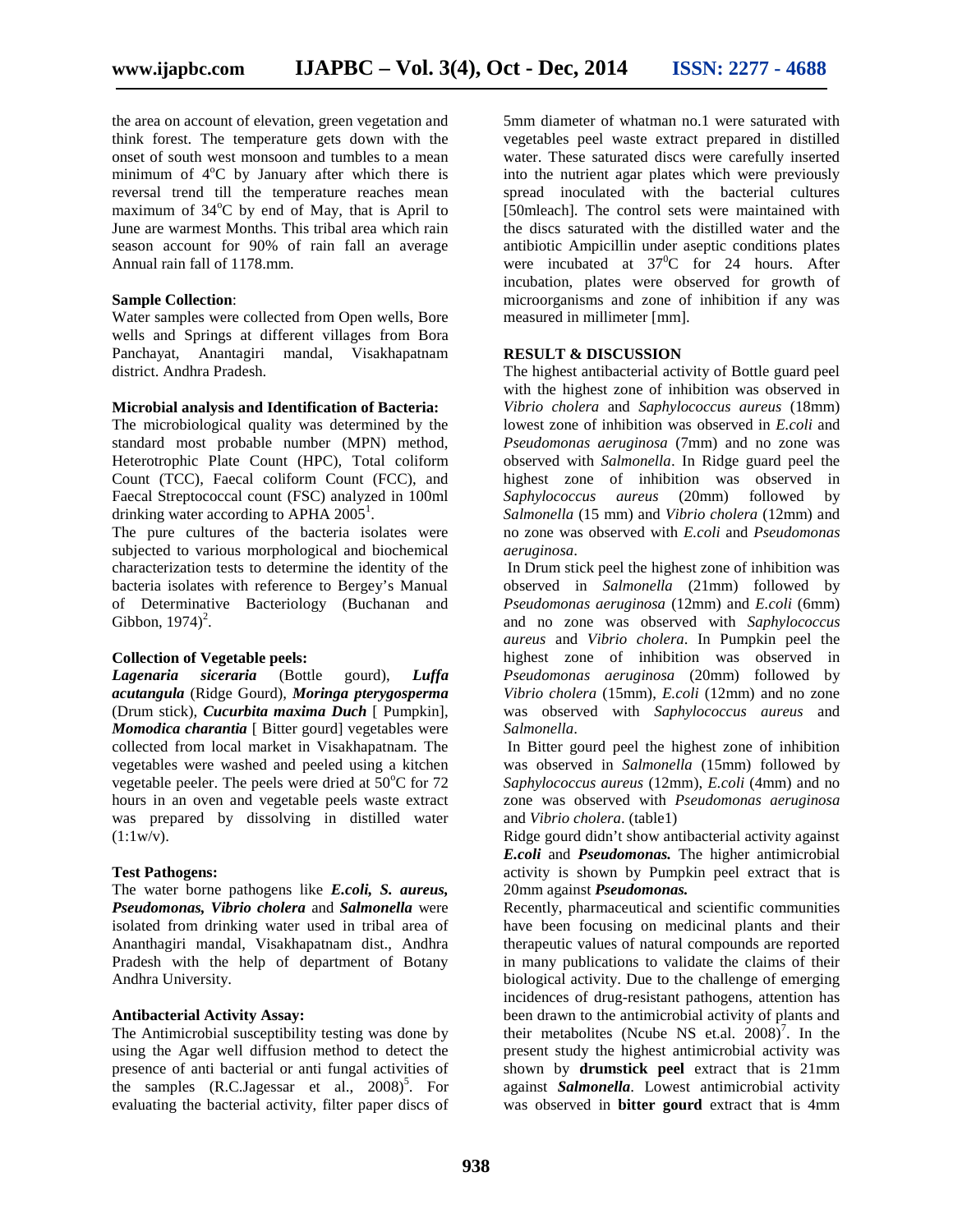against *E.coli.* Bitter gourd didn't show antibacterial activity against *Pseudomonas, Vibrio cholera*. The extract of drumstick peel waste did not significantly extract of drumstick peel waste did not significantly<br>
inhibit the growth of *S. aureus, Vibrio* and Pumpkin did not inhibit the growth of *S. aureus* and *Salmonella* shown in Fig: 1.

Vegetable peels which may be effective as antimutagens and are an important part of a mechanism of defense to maintain health. Friedman  $(1997)^4$  indicated that the antimutagenic and anticarcinogenic effect of phenolic compounds might be due to their antioxidant properties. In the present work, it was found that the antibacterial activities are species independent. Vegetable peels which may be antimutagens and are an important mechanism of defense to maintain heal  $(1997)^4$  indicated that the antimut anticarcinogenic effect of phenolic comp

revived the search for antioxidant and antimicrobial agents from natural sources. From different studies conducted on peels, it has been found that peels of vegetables hold a tremendous potential to serve as a source of newer, effective, safer and better antimicrobial agents. This investigation has opened up for the possibility of the use of these vegetable peels in the drug development for the treatment of various infectious microbes. These are propitious antimicrobics used in the prevention of diseases caused by pathogenic microbes. Therefore, this study will definitely gives a scope for future utilization of the waste for therapeutic purpose. The results also indicate that selective extraction from natural materials, by an appropriate solvent, is important for obtaining fractions with high antimicrobial activity. of didn't show antibacterial<br>
mondas, Vibrio cholera. The<br>
agents from natural sources. From different studies<br>
el wate did not significantly<br>
conducted on peels, it has been found that peels of<br>
at the sources of newer, e

#### **CONCLUSION**

The hazardous effects of synthetic antioxidants and the emergence of antibiotic resistant strains have

| Test<br>Organisms | Bottle gourd | Ridge Gourd    | -<br>Drum stick | $\circ$<br>Pumpkin | Bitter gourd   | -<br>Control |
|-------------------|--------------|----------------|-----------------|--------------------|----------------|--------------|
| E.coli            |              | 0              | 6               | 12                 | $\overline{4}$ | 18           |
| S. aureus,        | 18           | 20             | $\overline{0}$  | $\Omega$           | 12             | 12           |
| Pseudomonas,      |              | $\overline{0}$ | 12              | 20                 | $\theta$       | 13           |
| Vibrio cholera    | 18           | 12             | $\Omega$        | 15                 | $\Omega$       | 20           |
| Salmonella        | $\theta$     | 15             | 21              | $\Omega$           | 15             | 12           |

| Table 1                                                                       |  |  |  |  |  |  |
|-------------------------------------------------------------------------------|--|--|--|--|--|--|
| Antimicrobial activity of some vegetable peels against water borne pathogens. |  |  |  |  |  |  |



**Fig 1**